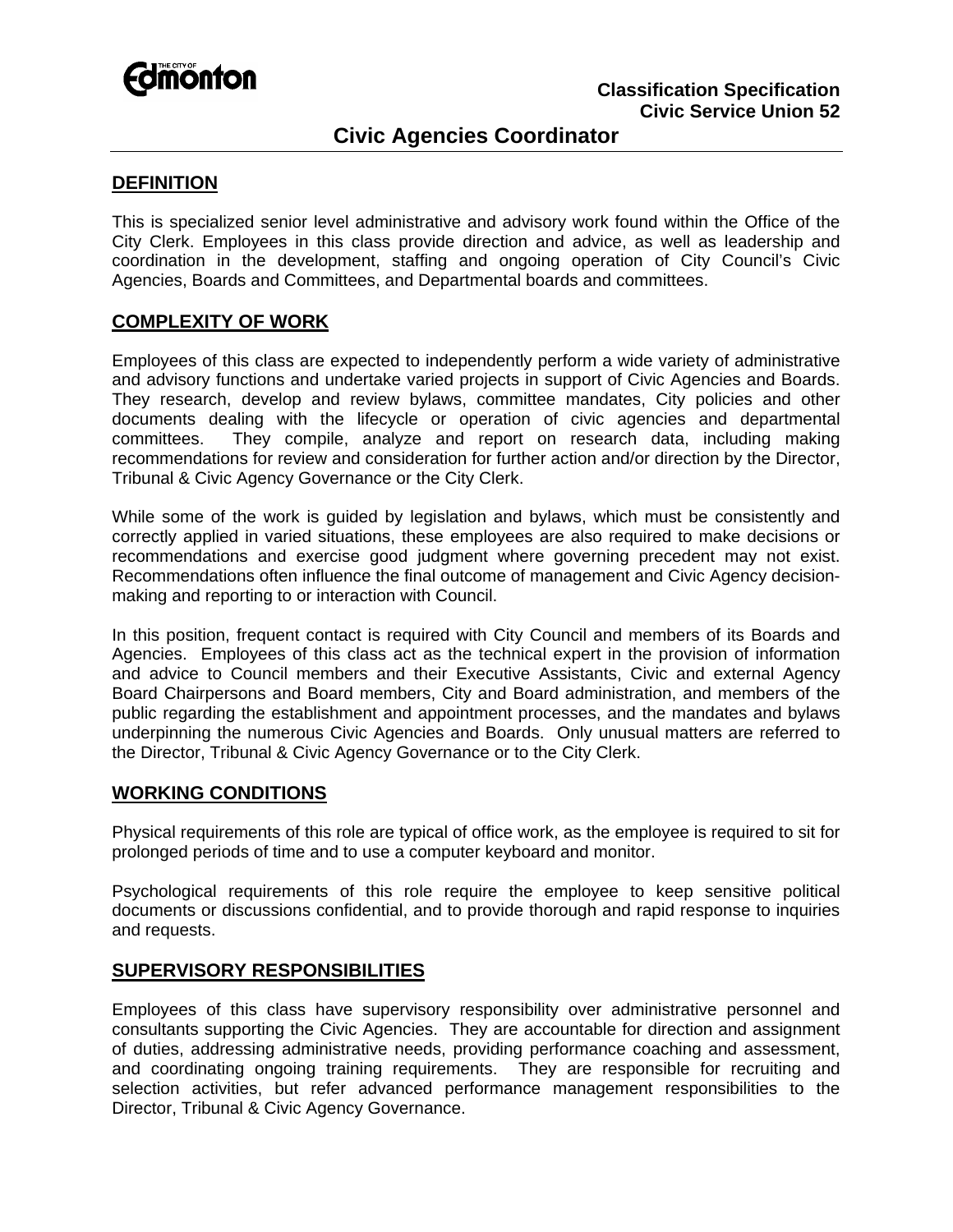

#### **DUTIES**

Provide procedural advice and possible alternatives to Council, Councillors, Boards, other departments and citizens on issues involving appointments to and the formation and operation of boards.

Prepare bylaws, Council reports, city policies, briefings, shareholder resolutions and other documents.

Devise methods for collecting and analyzing background material on governance or administrative operations. Identify best practices and develop new policies or recommend changes to incorporate these in Civic Agencies practices.

Forecast board membership requirements and coordinate recruitment as required through administrative support and external consultants.

Supervise, assign and review the work of subordinate civic agencies staff. Develop policies and procedures for the efficient operation of the civic agencies unit.

Interpret effect of provincial legislation, municipal bylaws and other regulations on the governance or operation of civic agencies, and recommend appropriate changes to establishing documents, policies or procedures.

Prepare budgets for the Civic Agencies Coordinator's function, and maintain statistical records of the Civic Agencies Coordinator's activities.

## **KNOWLEDGE, ABILITIES AND SKILLS**

Considerable knowledge of provincial and municipal legislation, and Council or departmental policies and regulations governing civic agencies.

Considerable knowledge of the principles and skills required to effectively operate and structure the Civic Agencies and their volunteers.

Ability to make decisions in the absence of established policies or procedures.

Ability to understand and execute oral and written instructions of an advanced nature, and to communicate effectively both in writing and verbally.

Ability to research, prepare and present reports, briefings and training programs.

Ability to work effectively with Council, senior members of the organization and volunteers in order to meet strict regulatory requirements and timelines.

Ability to manage projects and implement change initiatives in environments where resistance or reluctance may be encountered.

Ability to "think on one's feet" in situations which are politically sensitive or when immediate responses are required.